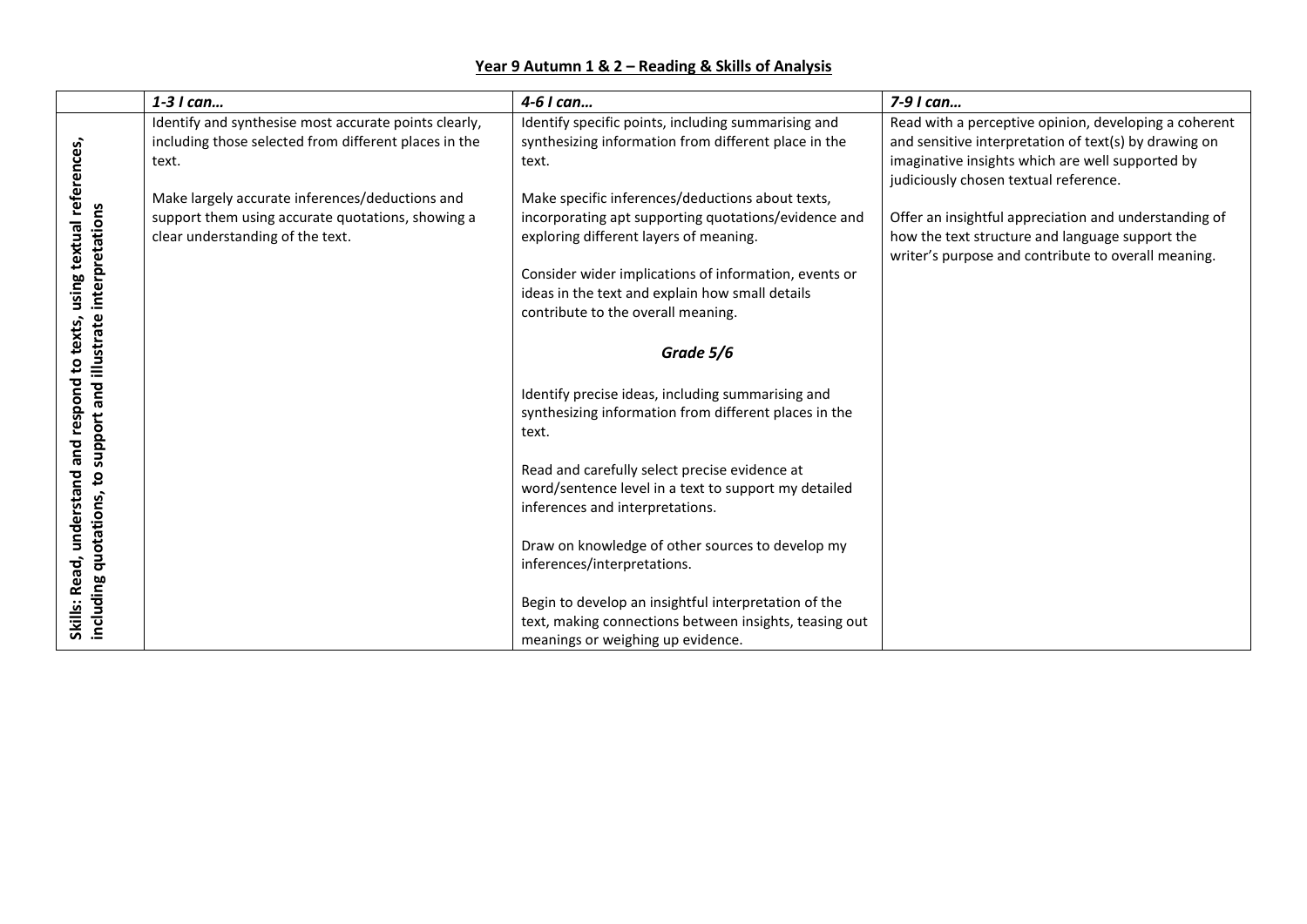|                                                                                                                                   | 1-3 I can                                                                                                                                                               | 4-6 I can                                                                                                                                                               | 7-9 I can                                                                                                                                                   |
|-----------------------------------------------------------------------------------------------------------------------------------|-------------------------------------------------------------------------------------------------------------------------------------------------------------------------|-------------------------------------------------------------------------------------------------------------------------------------------------------------------------|-------------------------------------------------------------------------------------------------------------------------------------------------------------|
| structure used                                                                                                                    | Comment on language, structural and/or<br>organisational choices, showing some general<br>awareness of the writer's craft, and can explore its<br>effect on the reader. | Analyse, by exploring how language, structural<br>and organisational choices support the writer's<br>theme or purpose.                                                  | Show an insightful appreciation and understanding<br>of how the text structure and language used support<br>the writer's purpose and contribute to meaning. |
| appropriate                                                                                                                       | Make clear use of subject terminology.                                                                                                                                  | Examine how a range of features used by the<br>writer contribute to the effects achieved.                                                                               | Show a precise understanding of the overall effect of<br>the text and evaluate the writer's purposes and<br>viewpoints.                                     |
|                                                                                                                                   |                                                                                                                                                                         | Make accurate use of subject terminology.                                                                                                                               |                                                                                                                                                             |
|                                                                                                                                   |                                                                                                                                                                         | Grade 5-6                                                                                                                                                               |                                                                                                                                                             |
|                                                                                                                                   |                                                                                                                                                                         | Make precise, insightful comments on the extent to<br>which language, structural and/or organisational                                                                  |                                                                                                                                                             |
|                                                                                                                                   |                                                                                                                                                                         | choices support writer's theme or purpose, and<br>show an appreciation for the skill.                                                                                   |                                                                                                                                                             |
| by a writer to create meanings and effects, using<br>Skills: Analyse the language, form and<br>relevant subject terminology where |                                                                                                                                                                         | Show an appreciation of how the writer's choices<br>contribute to the overall effect on the reader and I<br>make accurate and insightful use of subject<br>terminology. |                                                                                                                                                             |
|                                                                                                                                   | Give some explanation of how the contexts in which<br>texts are written and read can contribute to                                                                      | Examine and make some detailed discussion of how<br>the contexts in which texts are written and read                                                                    | Sustain an analysis/evaluation of the text(s) to show<br>my appreciation of how it relates to context(s) and                                                |
| and<br>written.                                                                                                                   | meaning.                                                                                                                                                                | affect meaning.                                                                                                                                                         | tradition(s).                                                                                                                                               |
| $\omega$                                                                                                                          |                                                                                                                                                                         | Grade 5/6                                                                                                                                                               | My analysis explores the meanings produced.                                                                                                                 |
| the contexts in which<br>understanding of the<br>Skills: Show an<br>between texts<br>relationships<br>wer<br>they                 |                                                                                                                                                                         | Show some analysis of how different meanings and<br>interpretations of a text relate to the contexts in<br>which it was written or read.                                |                                                                                                                                                             |